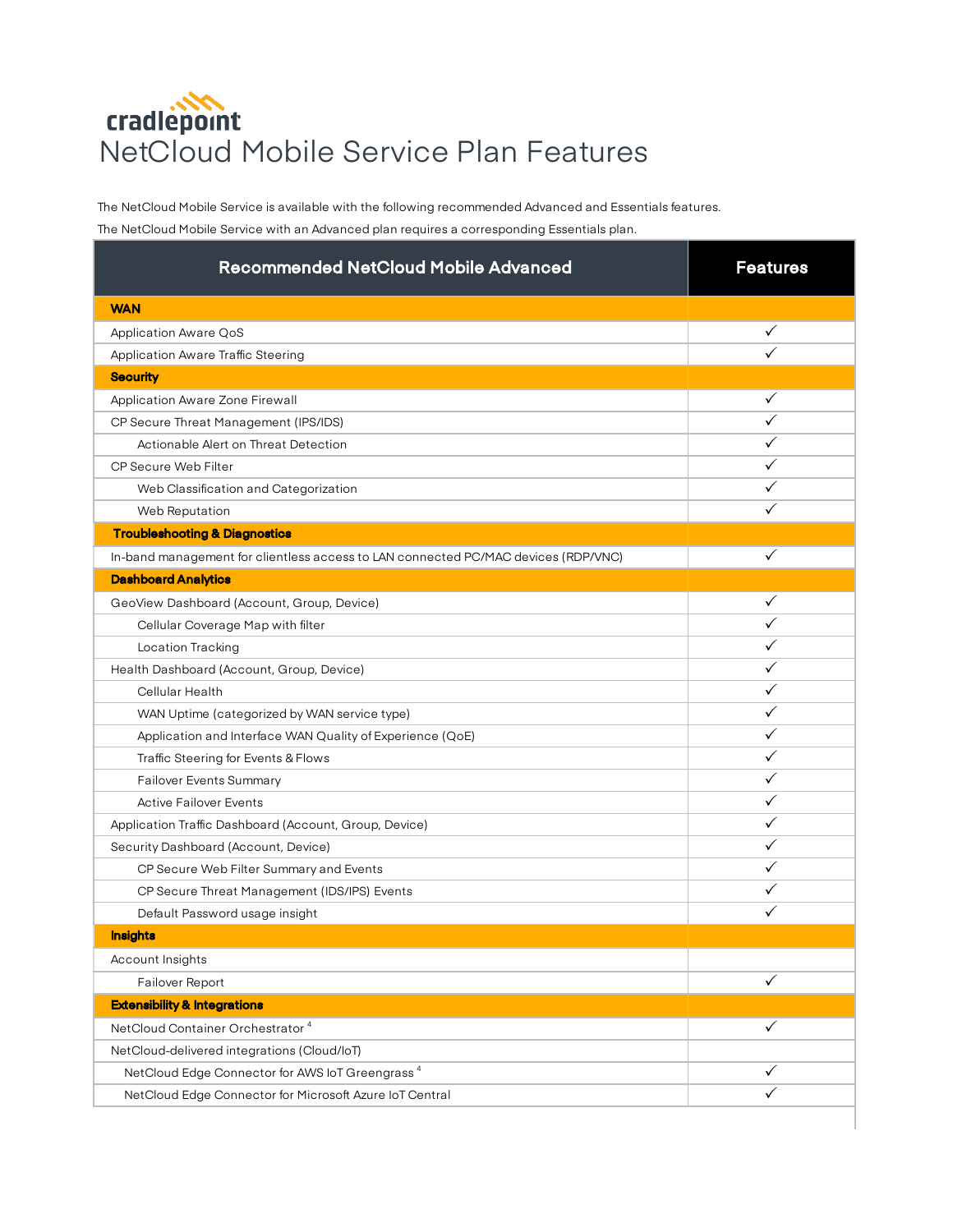| <b>NetCloud Mobile Essentials</b>          | <b>Features</b> |
|--------------------------------------------|-----------------|
| <b>WAN</b>                                 |                 |
| <b>Connection Manager</b>                  | $\checkmark$    |
| <b>LTE</b>                                 | ✓               |
| Private LTE <sup>3</sup>                   | $\checkmark$    |
| WiFi-as-WAN / Client                       | $\checkmark$    |
| Smart WAN Selection                        | $\checkmark$    |
| Quality of Service (QoS)                   | $\checkmark$    |
| <b>Traffic Steering</b>                    | $\checkmark$    |
| <b>Enterprise Routing</b>                  |                 |
| <b>Static Routes</b>                       | $\checkmark$    |
| Policy Routes                              | $\checkmark$    |
| <b>OSPF</b>                                | ✓               |
| <b>BGP</b>                                 | ✓               |
| <b>RIP</b>                                 | $\checkmark$    |
| <b>NHRP</b>                                | $\checkmark$    |
| NEMO / DMNR                                | $\checkmark$    |
| IP Verify                                  | $\checkmark$    |
| <b>VPN &amp; Tunneling</b>                 |                 |
| <b>IPSec</b>                               | $\checkmark$    |
| GRE                                        | $\checkmark$    |
| OpenVPN (SSL VPN)                          | $\checkmark$    |
| L <sub>2</sub> TP                          | $\checkmark$    |
| Auto VPN                                   | $\checkmark$    |
| Auto-Tunnels                               | $\checkmark$    |
| <b>DMVPN</b>                               | $\checkmark$    |
| <b>Security</b>                            |                 |
| Zone Firewall                              | $\checkmark$    |
| Basic URL Web filtering (White/Black list) | $\checkmark$    |
| NetCloud Perimeter                         | $\checkmark$    |
| <b>LAN</b>                                 |                 |
| IPv4 & IPv6                                | $\checkmark$    |
| DHCP Server / Relay                        | $\checkmark$    |
| <b>VRRP</b>                                | ✓               |
| MAC Filtering and Logging                  | $\checkmark$    |
| IP Passthrough Mode                        | ✓               |
| Wired 802.1x                               | ✓               |
| <b>STP</b>                                 | $\checkmark$    |
| <b>LLDP</b>                                | $\checkmark$    |
| Wi-Fi                                      |                 |
| Multiple SSIDs                             | $\checkmark$    |
| <b>Wireless Security Modes</b>             | ✓               |
| Open                                       | $\checkmark$    |
| <b>WEP</b>                                 | ✓               |
| WPA / WPA2 Personal                        | $\checkmark$    |
| WPA / WPA2 Enterprise (802.1x)             | $\checkmark$    |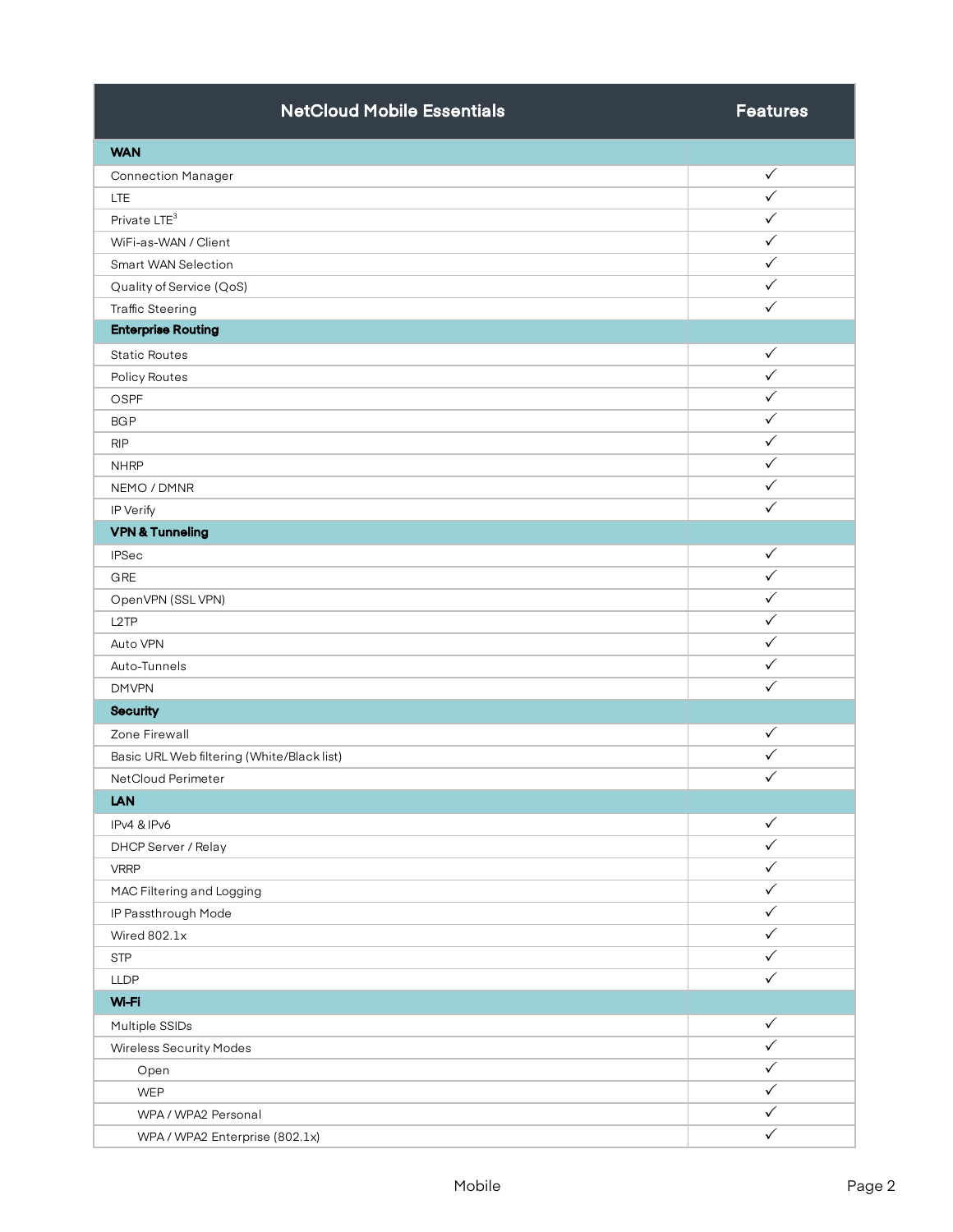| <b>NetCloud Mobile Essentials</b>                                                | <b>Features</b> |
|----------------------------------------------------------------------------------|-----------------|
| <b>Smart Channel Selection</b>                                                   | ✓               |
| HotSpot Services (Captive Portal)                                                |                 |
| <b>Secure Remote Management &amp; Orchestration</b>                              |                 |
| Individual Device Configuration                                                  | ✓               |
| View / Edit Device Configuration                                                 | ✓               |
| Clear Device Configuration                                                       | ✓               |
| Remote Reboot                                                                    | ✓               |
| Restore to Factory Defaults                                                      | ✓               |
| <b>Export Device List</b>                                                        | ✓               |
| Group Device Configuration                                                       | ✓               |
| View / Edit Group Configuration                                                  | ✓               |
| Export Group Device List                                                         | ✓               |
| Group NetCloud OS Updates                                                        | ✓               |
| Copy Configuration to Group                                                      | ✓               |
| WAN Network Interface Configuration                                              | $\checkmark$    |
| View/Edit Network Interface Configuration                                        | ✓               |
| Export Network Interface List                                                    | ✓               |
| Modem Configuration                                                              | ✓               |
| Modem Firmware Visibility & Management                                           | ✓               |
| Modem Firmware Updates (one to multiple)                                         | ✓               |
| Auto & Manual Modem Carrier Switching                                            | ✓               |
| Scheduler                                                                        | ✓               |
| NetCloud OS Updates                                                              | ✓               |
| <b>Troubleshooting &amp; Diagnostics</b>                                         |                 |
| Out-of-Band Management for Access to non-Cradlepoint devices with console port   | ✓               |
| In-band management for access to LAN connected 3rd Party Device Uls <sup>2</sup> | ✓               |
| Real-time Device Status via Remote Connect Local UI                              | ✓               |
| Real-time Network Interface Status via Remote Connect Local UI                   | ✓               |
| Current Device Status vis NetCloud Device Dashboard                              | ✓               |
| Current Network Interface Status via NetCloud Device Dashboard                   | $\checkmark$    |
| Ping                                                                             | ✓               |
| Traceroute                                                                       | ✓               |
| Speed Test per WAN Interface                                                     | ✓               |
| Rogue AP Detection                                                               | $\checkmark$    |
| W-Fi Site Survey                                                                 | ✓               |
| OBD-II Support1                                                                  | ✓               |
| <b>Dashboard Analytics</b>                                                       |                 |
| Account Dashboard                                                                | $\checkmark$    |
| Group Dashboard                                                                  | $\checkmark$    |
| Device Dashboard                                                                 | ✓               |
| GeoView Dashboard (Account, Group, Device)                                       | ✓               |
| Near Real-Time Last Known Map Location                                           | $\checkmark$    |
| GeoFence Alerting                                                                | ✓               |
| Modem Data Usage Dashboard (Account)                                             | ✓               |
| Pooled Carrier Data Usage Analytics, Forecasting, and Alerting                   | ✓               |